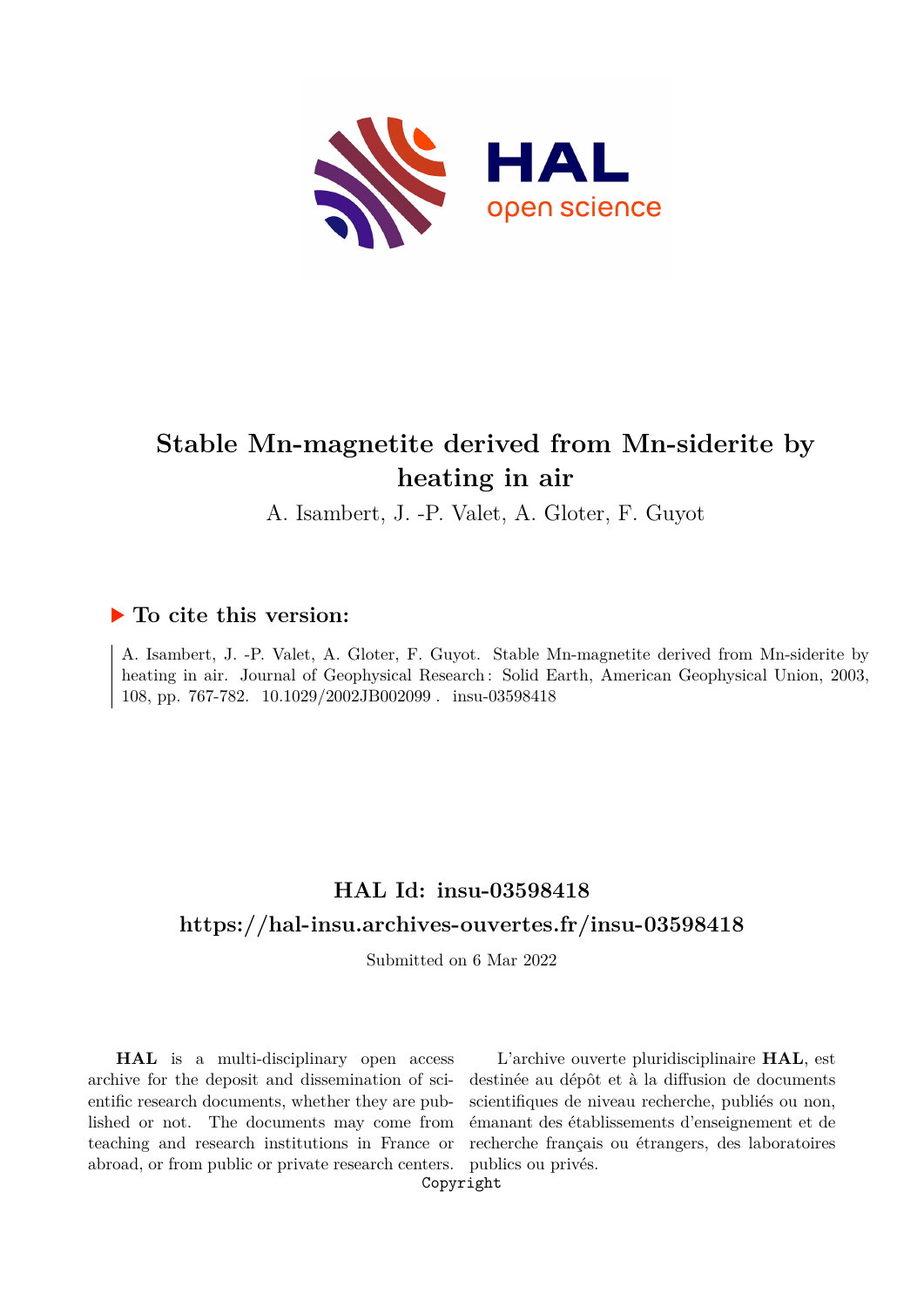### Stable Mn-magnetite derived from Mn-siderite by heating in air

#### A. Isambert and J.-P. Valet

Laboratoire de Paléomagnétisme, Institut de Physique du Globe de Paris, Paris, France

#### A. Gloter

Laboratoire de Physique des Solides, Université Paris Sud, Orsay, France

#### F. Guyot

Laboratoire de Minéralogie et de Cristallographie de Paris, Institut de Physique du Globe de Paris, Paris, France

Received 17 July 2002; revised 17 January 2003; accepted 11 February 2003; published 3 June 2003.

[1] Magnetic experiments, microscopic analyses and X-ray diffractometry were conducted on oxidation products of Mn-bearing natural crystalline siderite after successive heating steps in air. Magnetic measurements indicated the production of single-domain and pseudo single domain ferrimagnetic phases with Curie temperatures between  $420^{\circ}$ C and  $560^{\circ}$ C. Hematite formation was detected by X-ray diffraction after heating the siderite samples at  $480^{\circ}$ C, while Mn-ferrite was formed at  $500^{\circ}$ C and persisted even after heating to  $700^{\circ}$ C. This final product is stable with a spinel structure and unit cell parameters intermediate between those of magnetite and maghemite. Transmission electron microscopy and electron energy loss spectroscopy analyses confirmed the presence of Mn in the spinel ferrite phase, which contains Fe(III), Mn(III), and Mn(II) ions. This phase appears as single crystals with euhedral shapes of average grain size 90–100 nm. In comparison to pure magnetite, the addition of Mn in the crystal lattice lowers the Curie temperature and explains the stability of the spinel phase. Thus stable magnetization carried by a magnetite related phase can be generated by oxidation of Mnsiderite. INDEX TERMS: 1519 Geomagnetism and Paleomagnetism: Magnetic mineralogy and petrology; 1540 Geomagnetism and Paleomagnetism: Rock and mineral magnetism; 1599 Geomagnetism and Paleomagnetism: General or miscellaneous; KEYWORDS: Mn-ferrite, Mn-magnetite, oxidation of siderite, stable magnetization

Citation: Isambert, A., J.-P. Valet, A. Gloter, and F. Guyot, Stable Mn-magnetite derived from Mn-siderite by heating in air, J. Geophys. Res., 108(B6), 2283, doi:10.1029/2002JB002099, 2003.

#### 1. Introduction

[2] Oxidation of siderite [Seguin, 1966] stands as a possible mechanism for production of magnetic phases with profound implications for paleomagnetic studies of carbonated rocks [Ellwood et al., 1986; Pan et al., 2000]. This mechanism has also been suggested as a possible scenario for formation of single domain crystals of magnetite in the ALH84001 SNC meteorite [MacKay et al., 1996; Friedmann et al., 2001; Thomas-Keptra et al., 2000, 2001].

[3] Siderite (FeCO<sub>3</sub>) is an iron bearing carbonate, common in marine and lacustrine environments. This is an antiferromagnetic mineral with a Néel temperature of 38 K, which is paramagnetic at ordinary temperature. Thermal decomposition and oxidation of the mineral siderite has previously been studied, with two major interests. Siderite has been shown to decompose in air into magnetite and maghemite and then into hematite [Ellwood et al., 1986; Pan et al., 2000] and thus can potentially carry a chemical remanent magnetization with consequences for paleomagnetic studies. The second interest is that magnetite present in

Copyright 2003 by the American Geophysical Union. 0148-0227/03/2002JB002099\$09.00

the ALH84001 Martian meteorite is associated with carbonate globules  $(MgCO<sub>3</sub>-FeCO<sub>3</sub>$  solid solution with variable Ca and Mn content). Thomas-Keptra et al. [2000] defended that the morphologies and grain sizes of magnetites were typical of biogenic origin. However, a second possibility is that magnetite of ferrous carbonates in ALH84001 would result from oxidation of siderite [Brearley, 1998; Barber and Scott, 2002; Golden et al., 2001; Koziol, 2001].

[4] The samples were collected from the Saint Georges d'Hurtière iron mine, Savoie, France, and contain approximately 13 and 6% substitution of Fe by Mn and Mg, respectively. Conventional magnetic methods were used as a mineralogical tool in order to identify the mineralogical transformations and to characterize the new magnetic phases formed during decomposition of siderite with temperature. Observations by transmission electron microscopy, X-ray diffraction (XRD), and electron energy loss spectroscopy were performed in parallel.

#### 2. Experimental Methods

[5] Cylindrical samples  $(2.3 \text{ cm})$  in diameter and 11 cm<sup>3</sup> in volume), drilled from the block samples were used for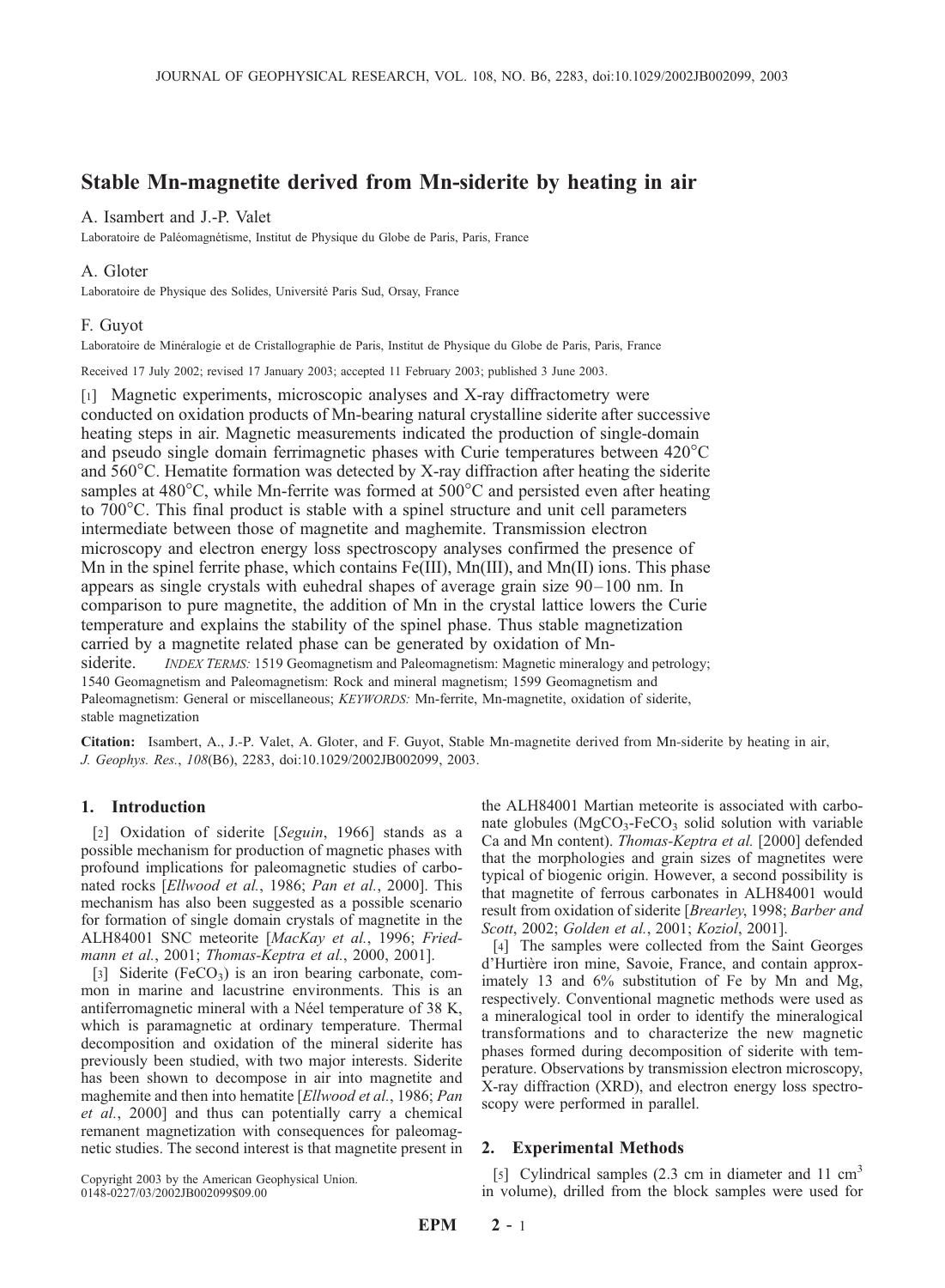measurements of magnetization. Powders were used for XRD, transmission electron microscopy (TEM), and magnetic susceptibility measurements of temperature-annealed samples.

[6] The magnetic susceptibility  $(\kappa)$  cycles were measured on a CS2-KLY2 susceptibilimeter with a relative precision of  $10^{-8}$  and a temperature accuracy of  $5^{\circ}$ C. The remanence measurements were conducted on a JR5 spinner magnetometer (noise level:  $5 \times 10^{-9}$  A m<sup>2</sup>) after thermal treatment of massive cylindrical siderite. Isothermal remanent magnetization (IRM) and hysteresis cycles were performed with a high field inductometer with a  $5 \times 10^{-7}$ A m<sup>2</sup> sensitivity. Precision of magnetic measurements is about 3 to 5% and accuracy of the field measurements is 0.5 mT.

[7] The powder samples used for magnetic measurements were then directly analyzed by TEM and XRD. TEM analyses were conducted on a TOPCON ØØ2B TEM equipped with a  $LaB_6$  gun and a modified Gatan PEELS 666 electron energy loss spectrometer. The transmission electron microscope has a point-point resolution of 0.19 nm, which is sufficient to provide high-resolution electron microscopy (HREM) images of the major lattice fringes in siderite, magnetite, and hematite crystals. The electron energy loss spectra (EELS) were collected in diffraction mode at 100 kV using homemade lenses coupled with a CCD detection system. The original resolution in energy of the system is around 0.8 eV for core loss spectra (O 1s, Mn 2p, Fe 2p). Energy resolution of the EELS spectra were subsequently improved to  $0.3-0.4$  eV using Richardson-Lucy numerical restoration [Gloter et al., 2003]. X-ray diffraction analyses were carried out on a Philips PW1710 diffractometer using CoKalpha radiation (40 kV; 30 mA; start angle ( $^{\circ}2\theta$ ): 15.000; end angle ( $^{\circ}2\theta$ ): 80.000; step size ( $^{\circ}2\theta$ ): 0.040; time per step (seconds): 30.000). Thermal gravity analyses (TGA) were obtained at the CRISMAT ISMRA laboratory of Caen University on a SETARAM TGA 92 type apparatus equipped with a B92 electronic microscale and a graphite resistor oven. The limit of detection of mass changes is 1 microgram.

#### 3. Characterization of the Initial Material

[8] Optical microscopy observations revealed that the samples essentially consist of well-crystallized millimetersized grains of siderite. Quartz, iwakiite ( $MnFe<sub>2</sub>O<sub>4</sub>$ ), and hematite were also occasionally detected. The siderite is Mn and Mg rich. The EPMA analyses conducted on a CAMECA SX50 (nine analyses, Table 1) indicate the following formula:  $Fe_{0.79(2)}Mn_{0.12(2)}Mg_{0.07(2)}Ca_{0.02(1)}CO_3$ . The unit cell parameters (a = 4.702 Å, c = 15.401 Å) are given in Table 2. The slight increase in a and c with respect to pure siderite is

Table 1. Electron Probe Microanalysis of Siderite Starting Material

|          |      | Analysis <sup>a</sup> |               |             |      |                                                       |      |      |      |  |
|----------|------|-----------------------|---------------|-------------|------|-------------------------------------------------------|------|------|------|--|
| Element  |      |                       | $\mathcal{R}$ | 4           | 5    |                                                       |      |      | 9    |  |
| Ca       | 0.70 | 0.62                  | 0.64          | $0.82$ 1.03 |      | 0.93                                                  | 0.91 | 0.76 | 0.93 |  |
| Mn       | 546  | 6.19                  | 6.16          | 6.49        | 5.88 | 6.07                                                  | 6.63 | 5.73 | 6.14 |  |
| Fe       |      |                       |               |             |      | 40.52 39.16 38.82 39.02 40.03 39.73 39.35 39.98 38.87 |      |      |      |  |
| Mg       | 3.32 | 4.03                  | 4.38          | 3.67        | 3.07 | 3.26 3.11                                             |      | 3.53 | 4.06 |  |
| $\Omega$ |      |                       |               |             |      | 50.00 50.00 50.00 50.00 50.00 50.00 50.00 50.00 50.00 |      |      |      |  |

<sup>a</sup>Atom % normalized to siderite structural formula.

Table 2. Refinement From Powder Diffraction Data

| Phase      | Temperature, <sup>a</sup><br>$^{\circ}C$ | Crystal<br>System | Parameter | Value  | Sample -<br>Standard <sup>b</sup> |
|------------|------------------------------------------|-------------------|-----------|--------|-----------------------------------|
| Siderite   | unheated                                 | hexagonal         | a         | 4.702  | 0.009                             |
|            |                                          |                   | Ċ         | 15.401 | 0.021                             |
| Siderite   | 480                                      | hexagonal         | a         | 4.697  | 0.004                             |
|            |                                          |                   | Ċ         | 15.395 | 0.015                             |
| Siderite   | 530                                      | hexagonal         | a         | 4.697  | 0.004                             |
|            |                                          |                   | Ċ         | 15.398 | 0.018                             |
| Hematite   | 480                                      | hexagonal         | a         | 5.019  | $-0.034$                          |
|            |                                          |                   | Ċ         | 13.735 | $-0.004$                          |
| Hematite   | 530                                      | hexagonal         | a         | 5.033  | $-0.020$                          |
|            |                                          |                   | c         | 13.704 | $-0.036$                          |
| Mn-ferrite | 530                                      | cubic             | a         | 8.352  | $-0.043$                          |
| Mn-ferrite | 700                                      | cubic             | a         | 8.370  | $-0.026$                          |

a Standard used for Mn-ferrite:magnetite.

<sup>b</sup>Annealing temperature. All spectra recorded at ambient conditions.

consistent with prominent Mn-Fe substitution since  $MnCO<sub>3</sub>$ has larger unit cell parameters (a = 4.790 Å, c = 15.69 Å) than FeCO<sub>3</sub> (a = 4.693 A, c = 15.38 A). TEM analyses of the initial material confirm the presence of siderite with a minor amount of hematite. Hematite appears as well-crystallized rod-shaped grains, a few micrometers in size. EELS spectra at Fe  $L_{2,3}$  and Mn  $L_{2,3}$  edges of siderite and hematite are shown in Figure 1. For comparison, we show the spectra obtained with the same experimental conditions for reference samples of hematite (Ouro Preto mines, Brazil) and magnetite (Aldrich chem., synthetic). The iron  $L_{2,3}$  edges of siderite compare well with the one obtained by *Garvie et al.* [1994] using a cold field STEM-VG operating at 0.45 eV energy resolution. Our spectrum exhibits more clearly the two weak shoulders (marked by arrows) on both sides of the  $L<sub>3</sub>$  line. Note that they were restored from part of the energy spread of the incident beam, of the spectrometer aberrations, and of CCD point spread function using inverse problem algorithm [Gloter et al., 2003]. As these features have already been observed for  $Fe^{2+}$  ions using X-ray absorption spectroscopy (XAS) [Peng et al., 1995], we believe that this observation results from slight improvements in resolution with respect to *Garvie et al.* [1994]. The Fe  $L_2$ <sub>3</sub> spectrum of hematite from the initial material compares well with the reference sample. In addition, they are both in good agreement with the characteristics described in literature for EELS or XAS at Fe 2p edge for pure  $Fe^{3+}$  compounds [*Van Aken et*] al., 1998; Garvie and Buseck, 1998]. The spectra recorded at the Mn  $L_{2,3}$  edges in siderite compare well with pure Mn<sup>2+</sup> bearing rhodocrosite published by Garvie et al. [1994]. The Mn spectrum collected for the hematite phase shows two broad white lines and a much higher  $L_3/L_2$  ratio. In addition, the maximum of the  $L_3$  line is shifted by about 1.5 eV toward higher energy with respect to the  $L_3$  line of siderite. This is a strong indication for a higher Mn valency state in hematite than in siderite. The absence of clearly legible fine structure in the  $L_3$  line indicates a preponderance of the trivalent state for Mn ions. Indeed,  $Mn^{\frac{3}{4}+}$  would exhibit a sharp peak at the lower side of a broad  $L_3$  line [Cressey et al., 1993].

#### 4. Results

#### 4.1. Thermal Gravity Analysis (TGA)

[9] In Figure 2 we plotted the mass changes in the samples between ambient temperature and  $700^{\circ}$ C (heating rate of  $5^{\circ}$ C/hr). The moderate and continuous mass loss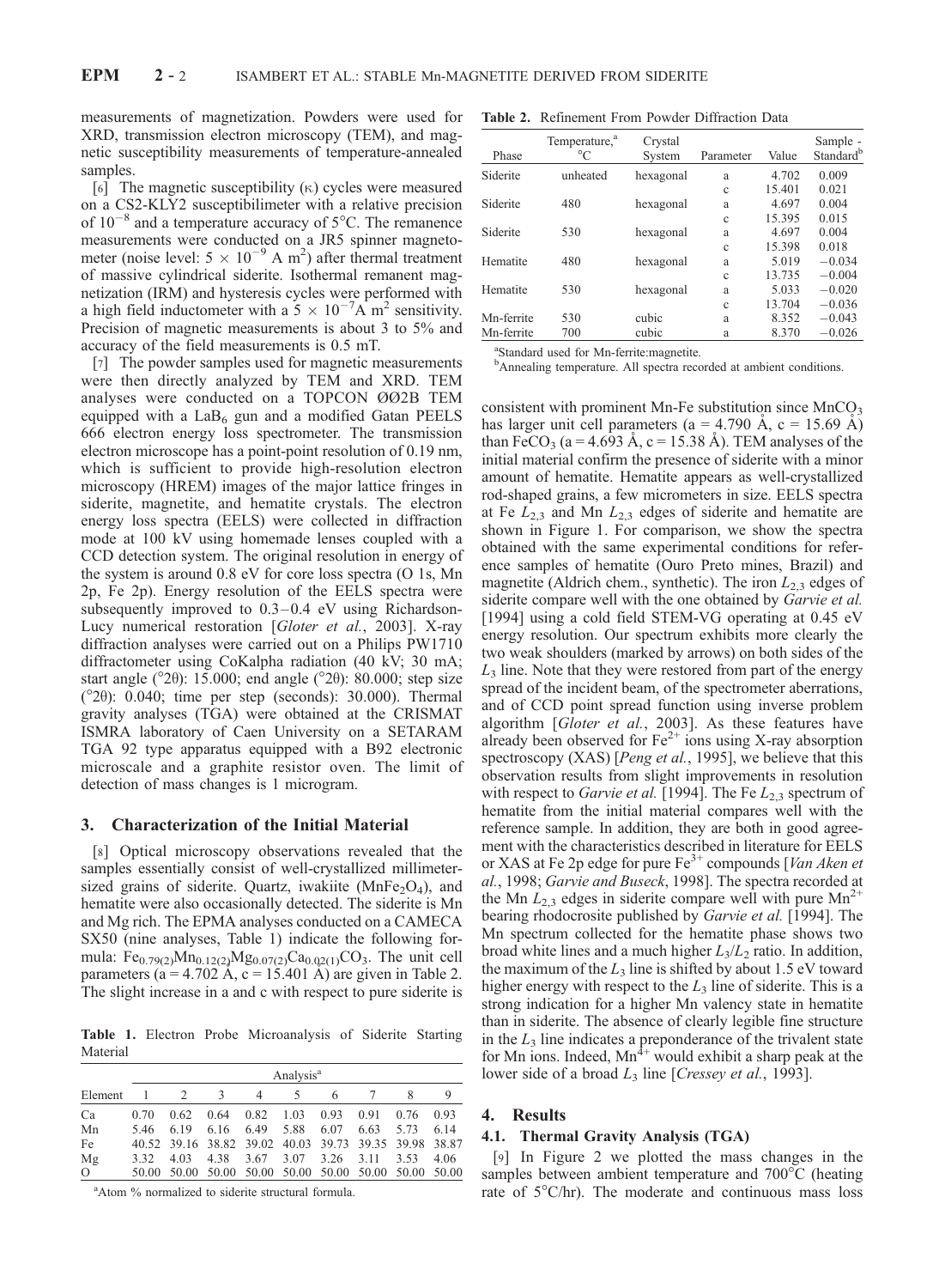

**Figure 1.** EELS spectra at Mn  $L_{2,3}$  and Fe  $L_{2,3}$  edges of the initial material.

between  $25^{\circ}$ C and  $400^{\circ}$ C (about  $4\%$ ) is ascribed to combination of dehydration or residual water and to slight oxidation of siderite (see below). Between 450°C and  $550^{\circ}$ C, the mass decreases abruptly due to decarbonation, and stabilizes at 73% of the total initial mass at  $550^{\circ}$ C.

#### 4.2. Thermomagnetic Experiments

#### 4.2.1. First Susceptibility Cycle

[10] The samples were heated up to  $700^{\circ}$ C and cooled down to room temperature (Figure 3). Between  $25^{\circ}$ C and 270 $\degree$ C, the low-field susceptibility ( $\kappa$ ) remained very weak due to the antiferromagnetic behavior of the mineral. Susceptibility increased regularly beyond  $270^{\circ}$ C indicating production of a new magnetic phase. A maximum at about  $430^{\circ}$ C was followed by a decrease down to  $480^{\circ}$ C, which is likely due to a new magnetic phase with larger susceptibility but relatively low Curie temperature. A second bump appeared between  $500^{\circ}$ C and  $520^{\circ}$ C, which indicates that a second mineral has been produced with a Curie temperature close to that of pure magnetite. Cooling is characterized by a very sharp and abrupt increase by up to 6 orders of magnitude below  $510^{\circ}$ C, which reaches the values measured during the heating experiment. There is a maximum at  $470^{\circ}$ C, typical of a Hopkinson-type effect. Then  $\kappa$  decreases slowly but weakly with respect to the previous change. These experiments indicate the unstable character of siderite upon heating. The high-temperature curve depicts two successive mineralogical transformations between 300°– 430 $^{\circ}$ C and at 500 $^{\circ}$ C, respectively.

#### 4.2.2. Subsequent Cycles

[11] A total of three successive susceptibility cycles were carried out in order to characterize further the transformations of siderite with temperature and time (Figure 4). Indeed, it was likely that the initial sample was not totally transformed during the first 90 min cycle up to  $520^{\circ}$ C. The second cycle was performed up to 700°C and confirmed that transformations were still occurring. As expected the previous cooling and the new heating curves match well with each other, but there was again a significant increase of  $\kappa$  during the second cooling. The same scenario was repeated during the third cycle. The most noticeable observation was that the new phase formed after each heating exhibited a different Curie temperature than during the previous cycle. Each cycle showed a noticeable Hopkinson peak, but it was observed at higher temperature during the second cooling than during the third cooling. This could be caused by changes in composition of the newly formed magnetic phase. However, Curie temperature of superparamagnetic grains, which generate the Hopkinson peak, can be very sensitive to small variations in size.

[12] In summary, new magnetic phases formed upon heating of siderite. In each case, there was irreversibility between the heating and the cooling curves but reversibility between the cooling and the subsequent heating curve.

#### 4.2.3. Hysteresis Cycles

[13] Hysteresis cycles were performed with a high field inductometer on siderite powder at room temperature and



Figure 2. Thermal gravity analysis for samples heated from ambient temperature up to  $700^{\circ}$ C.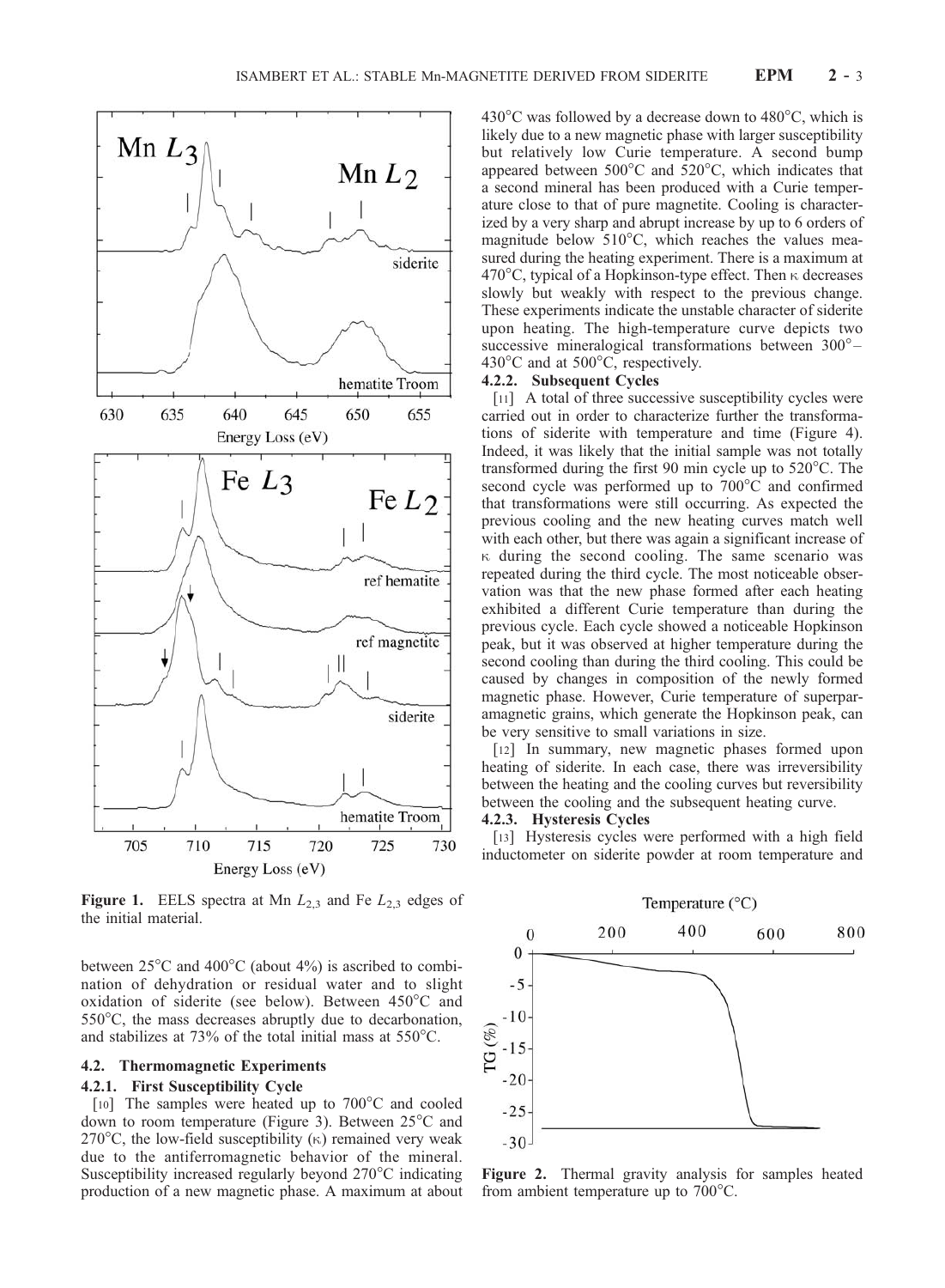

**Figure 3.** Simple susceptibility cycle up to  $700^{\circ}$ C.

after heating at  $480^{\circ}$ C,  $530^{\circ}$ C, and  $700^{\circ}$ C (Figure 5). The induced magnetization of unheated siderite increased regularly with the applied field and showed no saturation after 1 Tesla as expected for a dominant paramagnetic mineral. This is consistent with the presence of siderite and hematite, both antiferromagnetic minerals with paramagnetic behavior above the Néel temperature ( $T_N = 38$  K for siderite). The results obtained after each heating cycle were quite consistent with the thermomagnetic analyses as they revealed an increased proportion of ferromagnetism with increasing temperatures. The coercivity of remanence (16.14, 19.75, and 21.09 mT for  $480^{\circ}$ C,  $530^{\circ}$ C, and  $700^{\circ}$ C, respectively) is rather low. Saturation (Ms) was reached at 0.2 T (Hsat) with a coercivity of 6.45, 9.25, and 10.25 mT after heating at 480 $^{\circ}$ C, 530 $^{\circ}$ C, and 700 $^{\circ}$ C, respectively. Saturation of remanence was measured also in heated powdered samples of siderite that were subjected to a magnetic field varying from 0 to 1 T. The measurements were performed at room temperature in zero field. Saturation remanent magnetization (Jrs) of the three heated samples was reached at about 0.2 T. These results are consistent with the presence of single domain or pseudo-single domain grains of a magnetite-related phase.

#### 4.2.4. Remanent Magnetization

[14] The initial natural remanent magnetization (NRM) of siderite was measured and then stepwise demagnetized in a zero field up to  $700^{\circ}$ C (Figure 6). As expected, siderite was characterized by null or quasi-null remanence below  $460^{\circ}$ C. However, we observed a large increase (by 1 order of magnitude) beyond  $510^{\circ}$ C. This variation is surprising since heating was performed in a zero field. The samples were protected as much as possible in  $\mu$ -metal containers during transportation and the measurements were performed in a  $\mu$ metal shielded room. The only field present during the experiment could be the residual field of the magnetometer. Two successive measurements of the magnetization were done at 1-min interval to evaluate the stability of the remanent signal. In all cases the second value was found to be higher than the first one. The second striking feature is the absence of Curie point even after heating up to  $700^{\circ}$ C. Given the absence of remanent magnetization of the initial siderite, this result suggests that the remanent magnetization



Figure 4. Three successive susceptibility cycles of the same specimen. Note the reversibility of the cooling and the subsequent heating curves but the irreversible character of each individual cycle.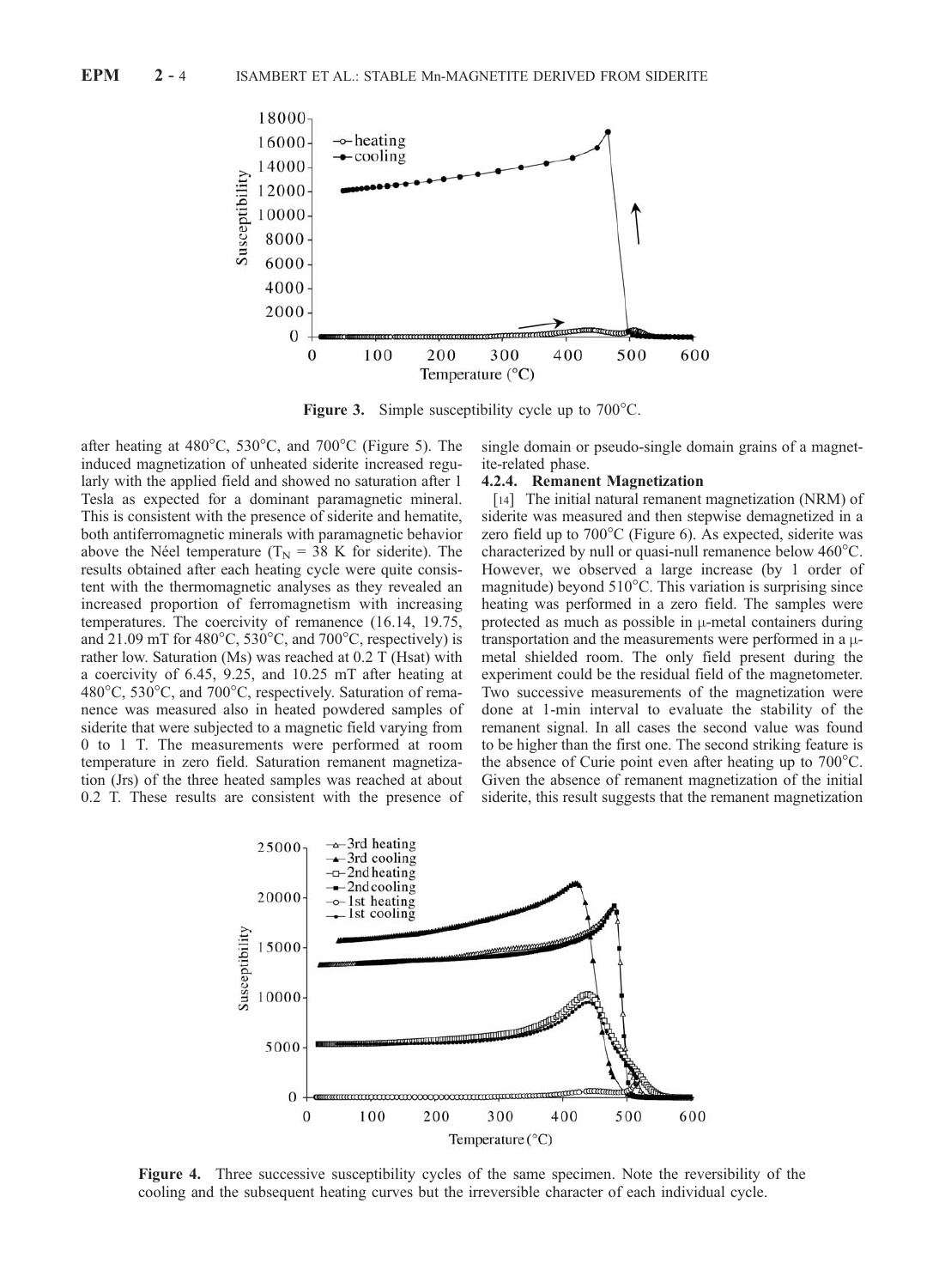

Figure 5. Hysteresis cycles of siderite powders at room temperature and after heating at  $480^{\circ}$ C,  $530^{\circ}$ C, and 700 $^{\circ}$ C. (a-d) Noncorrected of paramagnetic effect and (e-h) corrected of paramagnetic effect.

measured above 510°C after heating in a zero field was caused by superparamagnetic grains that spontaneously oriented themselves in the small residual field of the laboratory.

#### 4.2.5. Thermoremanent Magnetization (TRM)

[15] The samples were heated in a 40 microteslas field (Figure 7). Below  $300^{\circ}$ C the TRM values did not exceed  $10^{-3}$ A/m, but they increased significantly between 430°C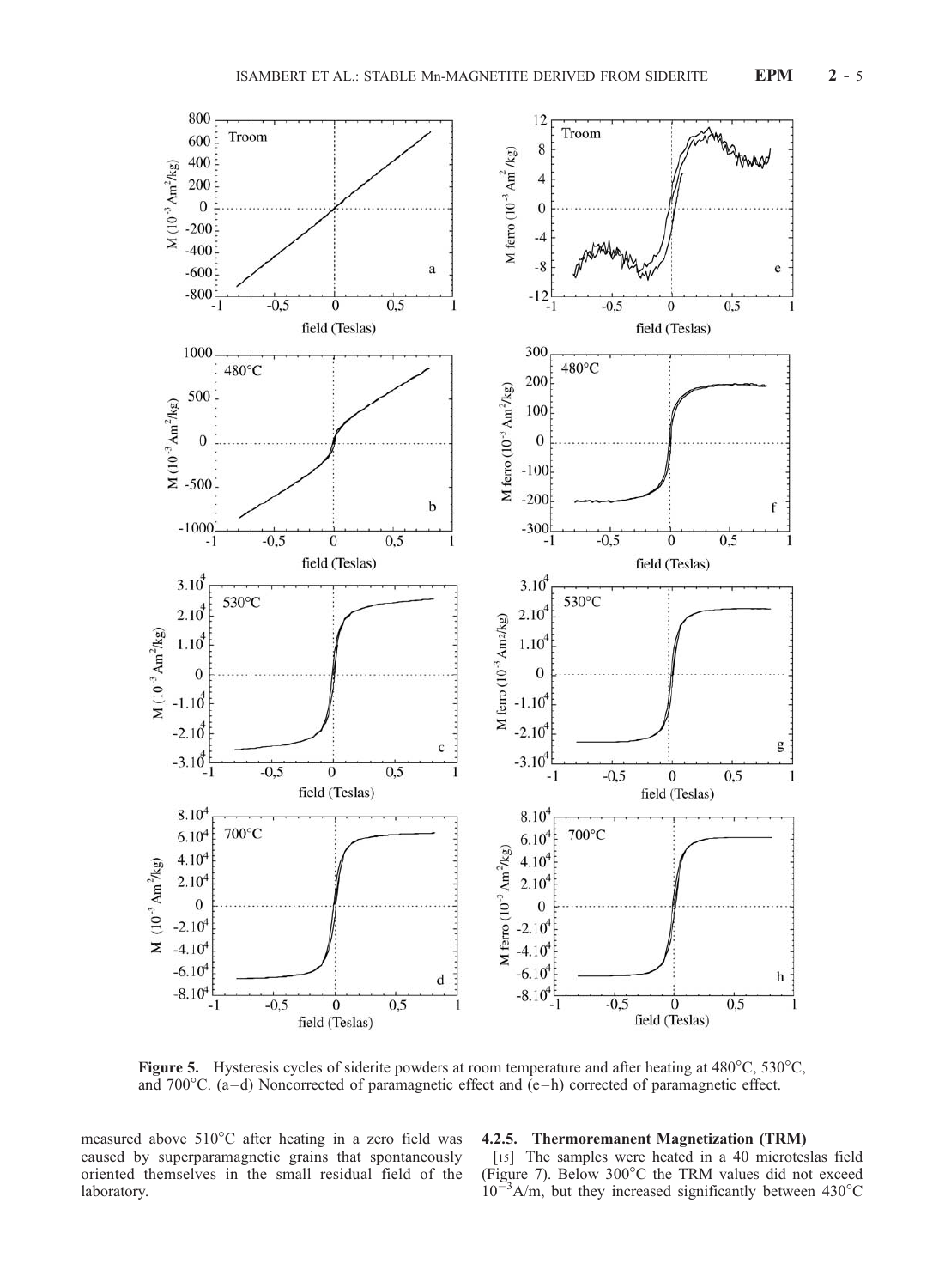

Figure 6. Variations of NRM during stepwise thermal demagnetization.

and  $500^{\circ}$ C. Note that the TRM acquired at this stage was 1000 times larger (100 A/m) than the remanent magnetization that was measured during the previous experiment after heating in zero field. In this case the magnetization remained stable after successive measurements and was obviously caused by highly magnetic minerals that carry a stable remanent magnetization. Beyond 600°C the TRM slightly decreased. Some loss of material subsequent to thermal cracks in the sample yielding some material desegregation and fall after repeated heatings is probably responsible for this decrease.

#### 4.3. X-ray Diffractometry (XRD)

[16] X-ray diffraction was performed at ambient temperature on siderite powders loaded on hollowed aluminium plates after heating in air for 1 hour at three temperatures  $(480^{\circ}C - 530^{\circ}C - 700^{\circ}C)$ . X-ray diffraction spectra are shown in Figure 8, and the unit cell parameters are given in Table 2. In some samples, small amounts of hematite, iwakiite, and/or quartz are identified at room temperature (the threshold of detection is about 3%). In samples heated at 480°C the contribution of hematite increases, with relatively broad peaks. In samples heated at  $530^{\circ}$ C, hematite is still produced, but the major point is the appearance of a spinel-structured phase, which was identified as Mn-ferrite (see TEM results below). The unit cell parameters of hematite are slightly smaller than in pure hematite. In samples heated at 700°C the spectra consist exclusively of Mn-ferrite, with no detectable peaks of siderite or hematite. We thus conclude that the final oxidation product of Mnbearing siderite heated in air is a spinel-structured phase close to magnetite and maghemite.

#### 4.4. Transmission Electron Microscopy

[17] Successive TEM analyses were carried out on siderite powders after heating at  $480^{\circ}$ C,  $530^{\circ}$ C, and  $700^{\circ}$ C. In agreement with the XRD results, hematite (Figure 9), identified by electron diffraction patterns and EELS spectra (Figure 10), is shown to grow on siderite crystals upon heating at  $480^{\circ}$ C. The newly formed hematite phase con-

sists of small crystals with an average size of 20 nm, in some cases smaller than 5 nm, in any case much smaller than those of hematite present in the initial material. The EELS spectra of the newly formed hematite revealed the presence of Mn. The Fe  $L_{2,3}$  and Mn  $L_{2,3}$  edges are quite similar to those of the initial material. The Mn 2p electronic level displays one division of the  $L_2$  line (see arrows in Figure 10), which differs from initial hematite in which no fine structure could be resolved. We believe that this difference is due to a poorer signal-to-noise ratio of Mn spectra in the initial material, which contains less Mn than the newly formed hematite. Comparison with previously published data [Garvie et al., 1994] strongly indicates prominent  $Mn^{3+}$  in hematite. All hematites (standard, or decomposition product of siderite) are characterized by similar Fe 2p spectra: the  $L_3$  line shows a strong density of multiplet at the lowest-energy side with a pre-peak at about 709 eV. The  $L<sub>2</sub>$  line is split in two major features. Several experiments and theoretical calculations have demonstrated that these typical features are preserved for various local surroundings of  $Fe<sup>3+</sup>$  ions. The effect of symmetry with different crystal field strength is mainly to shift the peak positions by a few tens of eV and to slightly change their intensities. For instance, the intensity of the  $L_3$  pre-peak of ferric iron is generally smaller for tetrahedral than for octahedral environments [Crocombette et al., 1995; Van der Laan and Kirkman, 1992]. Keeping in mind that the structure of Mnsubstituted hematite is not significantly different from the reference, we suggest that Mn-hematite does not contain detectable  $Fe<sup>2+</sup> ions.$ 

[18] In samples heated at  $530^{\circ}$ C, hematite coexists with Mn-ferrite with spinel structure and unit cell parameters close to those of magnetite (Figure 9b). The grain size of hematite does not significantly differ from samples heated at  $480^{\circ}$ C. Mn-ferrite appears as euhedral single crystals with grain sizes varying between 20 and 100 nm. The hematite EELS spectra show no difference with the lower temperature spectra and thus have not been reported in Figure 10. The Mn-ferrite phase was identified by diffraction patterns and EELS spectra (Figure 10). The EELS measurements at Fe 2p indicate a prevalent  $Fe<sup>3+</sup>$  in this spinel; which is not expected for pure magnetite stoichiometry. The spectra at Fe  $L_{2,3}$  edges are very close to that of hematite (Figure 10). The



Figure 7. Acquisition of partial thermoremanent magnetization at incremental temperature steps.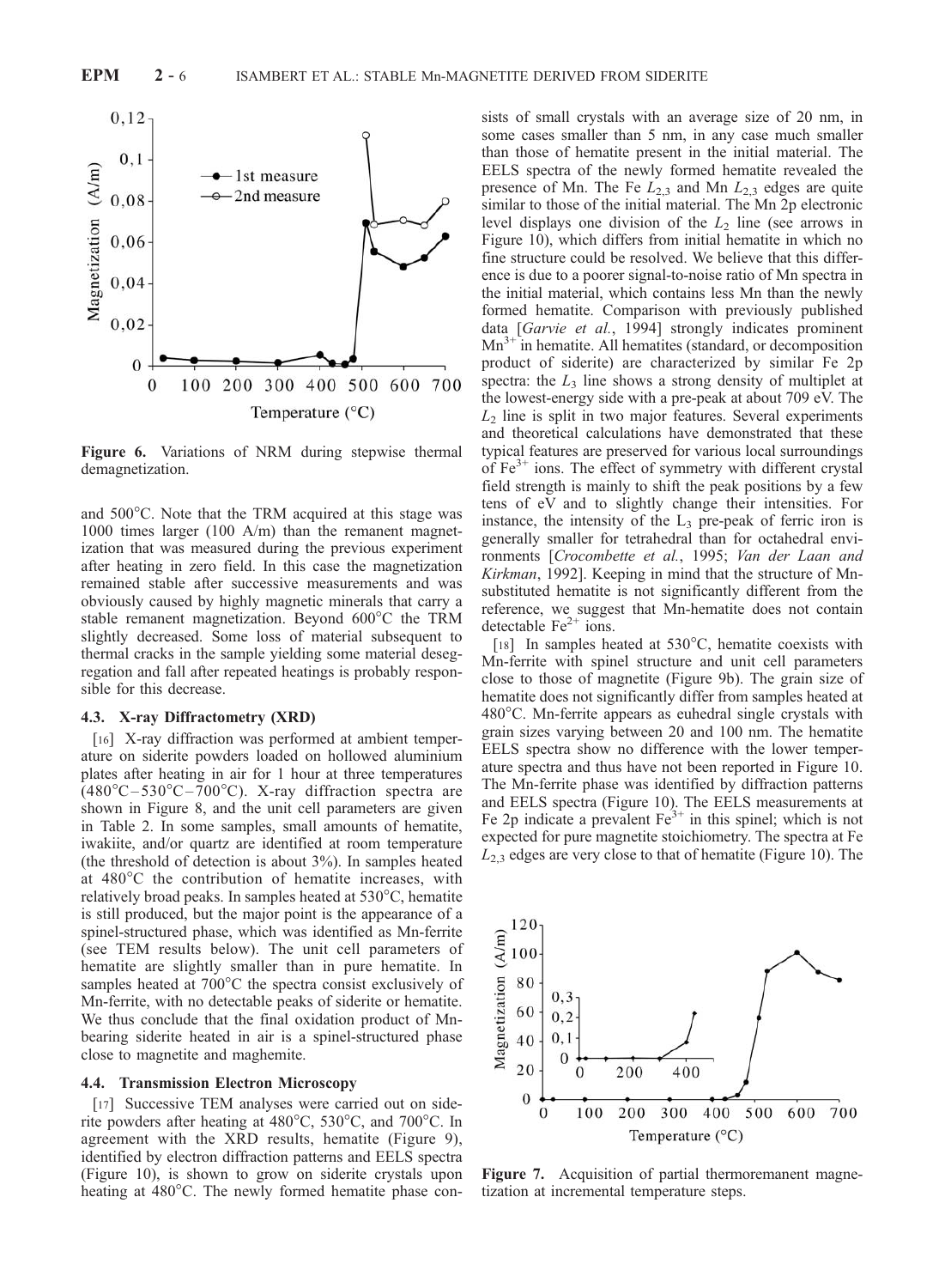

Figure 8. XRD spectra: (a) room temperature, (b)  $480^{\circ}$ C, (c)  $530^{\circ}$ C, and (d)  $700^{\circ}$ C. H, hematite; m, Mn-ferrite; sd, siderite.

pre-peak of  $L_3$  line located at around 709 eV is slightly weaker than in hematite spectrum, a likely signature of some tetra-coordinated  $Fe<sup>3+</sup>$  ion in the spinel. In addition, no divalent iron contributions have been detected in this spinel. Indeed, a few percent of ferrous iron would have amplified the pre-peak intensities, which is in contrast with the experimental observation. The EELS Mn  $L_{2,3}$  in Mn-ferrite exhibits a spatially inhomogeneous behavior. Three spectra collected for different crystals with a probe of 30nm in size, display different fine structures (Figure 10). They exhibit a



Figure 9. TEM images of siderite decomposition products: (a)  $480^{\circ}$ C, hematite (h) growing on a siderite crystal; (b)  $530^{\circ}$ C, Coexistence of coarse grained Mn-ferrite (m) and hematite (small grains); (c) 700°C, well-crystallized Mn-ferrite; (d) 700°C, HREM image of Mn-ferrite.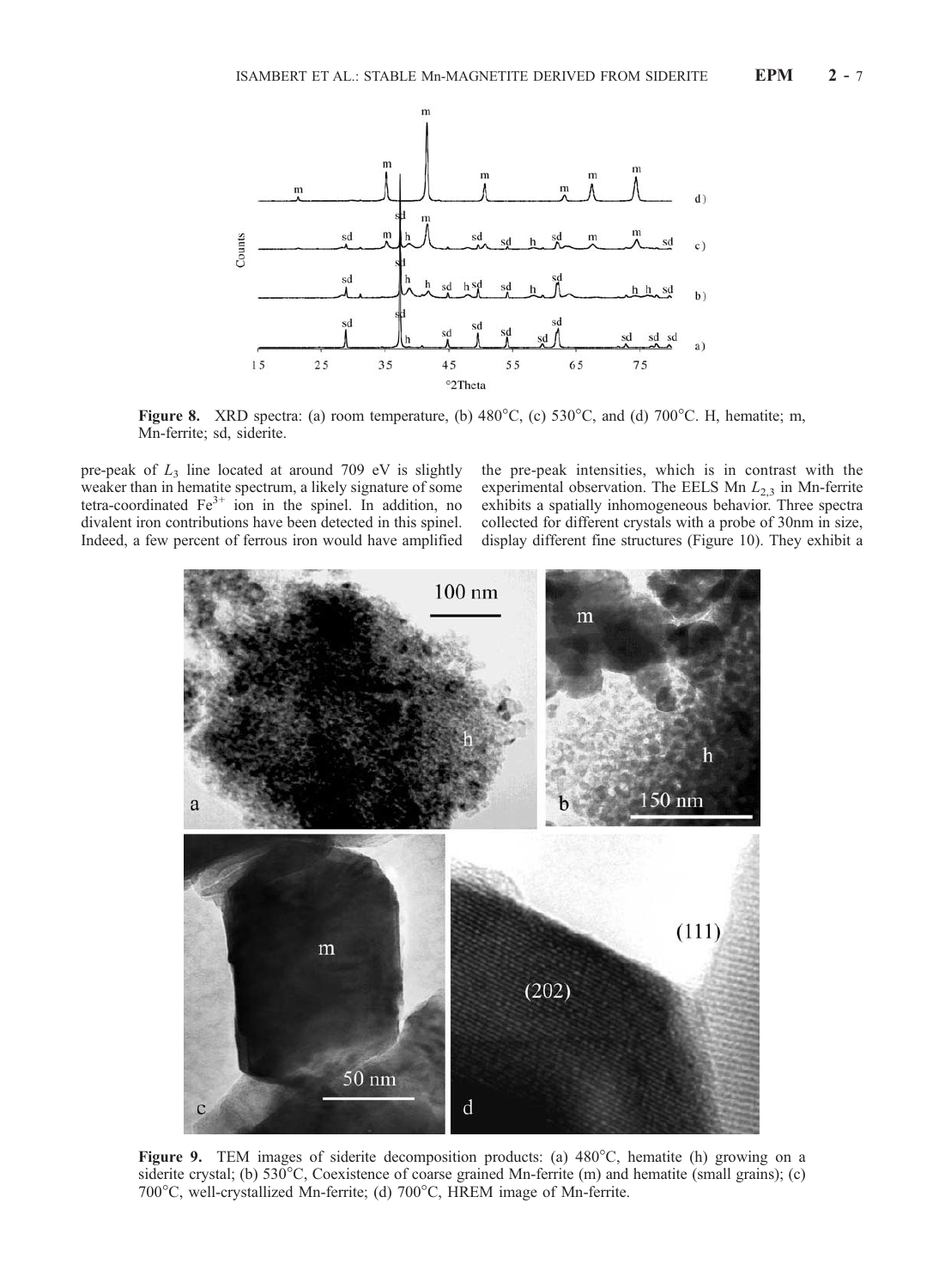

**Figure 10.** EELS spectra at Mn  $L_{2,3}$  and Fe  $L_{2,3}$  edges of siderite decomposition products.

strong splitting of the  $L_3$  line that could be considered as a mixed contribution of the sharp white line of  $Mn^{2+}$  (at 638) eV) and of the broad  $L_3$  line of Mn<sup>3+</sup>. No quantitative method has been proposed to determine the valencies of Mn using Mn 2p EELS data. A crude estimate of mixed valencies could however be obtained using previously published Mn 2p XAS or EELS data of a known compound obtained with similar energy resolution. The spectrum showing the most intense  $Mn^{2+}$  contribution is in good agreement with the XAS experiment obtained by Stichauer et al. [2001] for a nanocrystalline film of Mn-ferrite and

may thus bear a largely prevailing  $Mn^{2+} (Mn^{2+}/Mn^{3+} > 3/2)$ can be confidently assumed by comparison of the XAS data). The Mn 2p spectra are close to those of  $Mn_3O_4$ haussmanite and exhibit  $L_3$  line peaks of similar intensities [Garvie et al., 1994]. We may infer that the most oxidized spinel at  $530^{\circ}$ C has a  $Mn^{2+}/Mn^{3+}$  ratio greater than  $1/2$ .

[19] TEM images of samples heated at  $700^{\circ}$ C show Mnferrite only, which is consistent with XRD results. Grains of Mn-ferrite are often facetted-single-crystals (Figures 9c-9d) with sizes varying between 25 and 200 nm, most crystals being 90– 100 nm in size. In the high-resolution micrograph in Figure 9d the lattice fringes of (202) and (111) are consistent with a spinel structure. The EELS spectra of Mn-ferrite unambiguously show the coexistence of mixed Mn valences in the spinel crystal that are close to those observed for hausemanite  $(Mn^{2+}/Mn^{3+} \approx 1/2)$ , but no heterogeneities have been detected in the samples. Here again, the spectra at Fe  $L_{2,3}$  edges are very similar to hematite (Figure 10), which suggests that most iron atoms in the Mn-ferrite phase are  $Fe<sup>3+</sup>$  with certainly a contribution of fourfold coordinated ions.

#### 5. Interpretation and Discussion

[20] The successive phases appearing upon oxidation of natural Mn and Mg-bearing siderite are reflected by drastic changes in the behavior of the thermomagnetic curves after heating at increasing temperature steps. They indicate two successive mineralogical transformations at  $300^{\circ}$ C $-430^{\circ}$ C and at 500°C. Both have been documented by XRD analyses and TEM observations.

[21] The first appearing ferromagnetic mineral was not observed microstructurally but was inferred only from magnetic measurements. This is possibly maghemite, which might have resulted from the transformation of minor phases in the starting material, and then rapidly transformed into hematite with increasing temperature. The XRD measurements did not detect the presence of maghemite but showed only hematite peaks at  $480^{\circ}$ C. This was confirmed also by the electron microscopic observations, which detected the presence of hematite growing up on siderite crystals with increasing temperature. The second ferromagnetic mineral was observed above  $500^{\circ}$ C and was identified as a spinel-structured Mn-ferrite [Housen et al., 1996]. The EELS spectra reveal the coexistence of Mn<sup>2+</sup> and Mn<sup>3+</sup> in this spinel phase, which is thus a substituted maghemite or magnetite:  $(Mn^{2+})$ ,  $Mg^{2+}$ , Fe<sup>3+</sup>)(Fe<sup>3+</sup>, Mn<sup>3+</sup>)<sub>2</sub>O<sub>3+</sub> $\delta$  stoichiometry. This is in agreement with the lattice parameters obtained by XRD, which are more similar to those of a maghemite standard than to magnetite. Similar to Fe substitution by titanium in titanomagnetites, the presence of Mn lowers the Curie temperature. In samples heated at  $530^{\circ}$ C, Mn-ferrite grains were observed with sizes varying between 25 and 100 nm approximately, which corresponds to either superparamagnetic or single-domain states. The presence of superparamagnetic grains was confirmed by the magnetic measurements of the remanence (Figure 6). Acquisition of thermoremanent magnetization revealed that the magnetic phase preserved the memory of the applied field above 430°C. At 480°C, nanometric single-domain ferrimagnetic grains were detected by all magnetic measurements. Hysteresis cycles indicate the presence of pseudo-single-domain-type grains, which satu